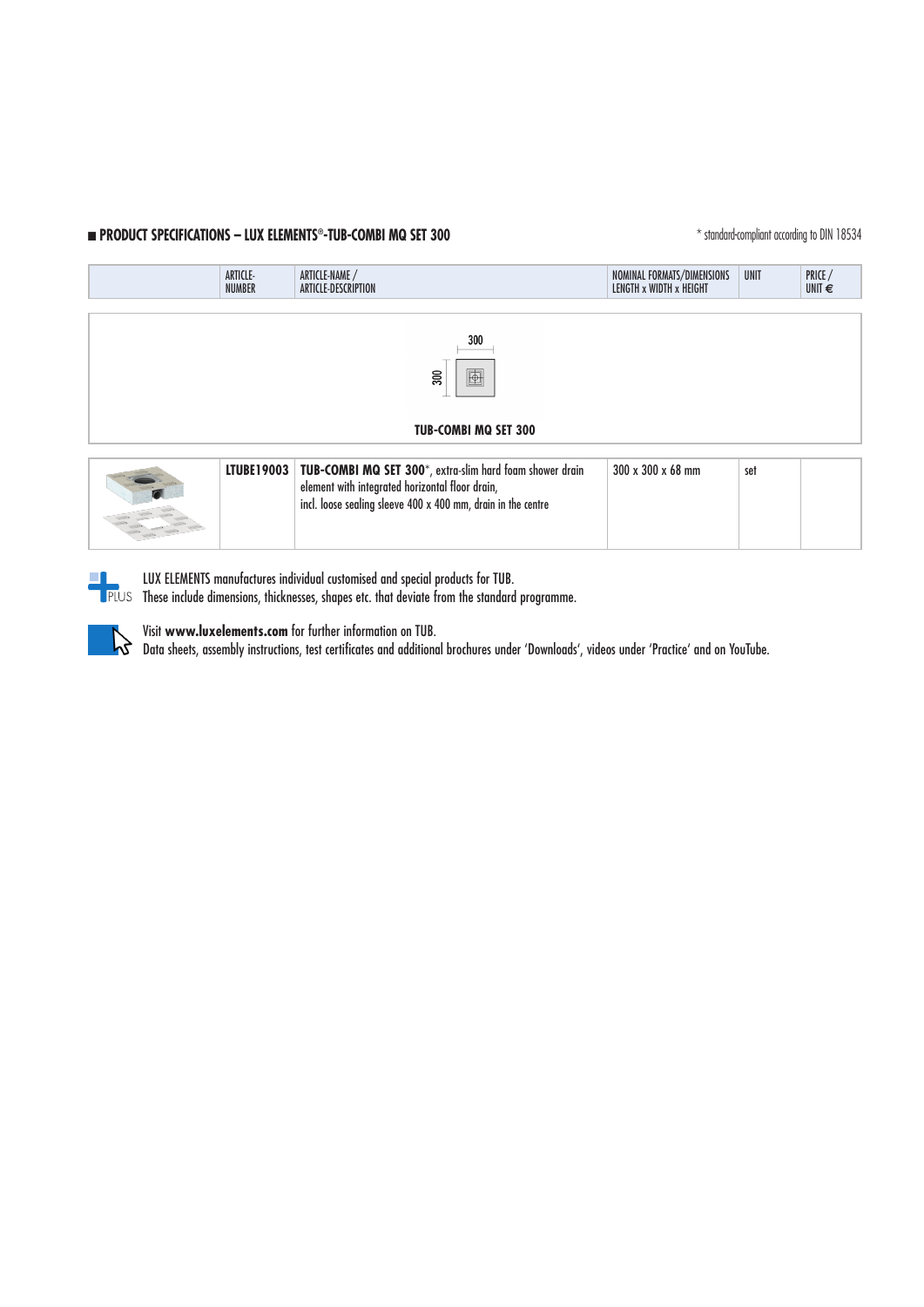### **n PRODUCT SPECIFICATIONS – LUX ELEMENTS<sup>®</sup>-TUB-COMBI-S Examples to the standard-compliant according to DIN 18534**

|                                                                                                                                                                                                                          | ARTICLE-<br><b>NUMBER</b> | ARTICLE-NAME /<br>ARTICLE-DESCRIPTION                    | NOMINAL FORMATS/DIMENSIONS<br>LENGTH x WIDTH x HEIGHT | UNIT  | PRICE /<br>UNIT $\epsilon$ |  |
|--------------------------------------------------------------------------------------------------------------------------------------------------------------------------------------------------------------------------|---------------------------|----------------------------------------------------------|-------------------------------------------------------|-------|----------------------------|--|
|                                                                                                                                                                                                                          |                           | <b>TUB-COMBI-S MQ</b>                                    | <b>TUB-COMBI-S ER</b>                                 |       |                            |  |
| TUB-COMBI-S, extra-slim hard foam shower base element with integrated and sealed horizontal floor drain DN 40,<br>with odour trap, with integrated and sealed grate fitting frame and loose sealing sleeve 200 x 800 mm. |                           |                                                          |                                                       |       |                            |  |
|                                                                                                                                                                                                                          | <b>LTUBE19302</b>         | TUB-COMBI-S MQ 800*, square, drain in the centre         | 800 x 800 x 55/65 mm                                  | piece |                            |  |
|                                                                                                                                                                                                                          | <b>LTUBE19300</b>         | TUB-COMBI-S MQ 900*, square, drain in the centre         | 900 x 900 x 55/65 mm                                  | piece |                            |  |
|                                                                                                                                                                                                                          | LTUBE19301                | TUB-COMBI-S MQ 1000*, square, drain in the centre        | 1000 x 1000 x 55/65 mm                                | piece |                            |  |
|                                                                                                                                                                                                                          | <b>LTUBE19303</b>         | TUB-COMBI-S MQ 1100*, square, drain in the centre        | 1100 x 1100 x 55/65 mm                                | piece |                            |  |
|                                                                                                                                                                                                                          | <b>LTUBE19304</b>         | TUB-COMBI-S MQ 1200*, square, drain in the centre        | 1200 x 1200 x 55/65 mm                                | piece |                            |  |
|                                                                                                                                                                                                                          | <b>LTUBE19305</b>         | TUB-COMBI-S ER 900/800*, rectangular, drain off-centre   | 900 x 800 x 55/65 mm                                  | piece |                            |  |
|                                                                                                                                                                                                                          | <b>LTUBE19306</b>         | TUB-COMBI-S ER 1000/800*, rectangular, drain off-centre  | 1000 x 800 x 55/65 mm                                 | piece |                            |  |
|                                                                                                                                                                                                                          | <b>LTUBE19307</b>         | TUB-COMBI-S ER 1100/800*, rectangular, drain off-centre  | 1100 x 800 x 55/65 mm                                 | piece |                            |  |
|                                                                                                                                                                                                                          | <b>LTUBE19308</b>         | TUB-COMBI-S ER 1200/800*, rectangular, drain off-centre  | 1200 x 800 x 55/65 mm                                 | piece |                            |  |
|                                                                                                                                                                                                                          | <b>LTUBE19309</b>         | TUB-COMBI-S ER 1000/900*, rectangular, drain off-centre  | 1000 x 900 x 55/65 mm                                 | piece |                            |  |
|                                                                                                                                                                                                                          | LTUBE19310                | TUB-COMBI-S ER 1100/900*, rectangular, drain off-centre  | 1100 x 900 x 55/65 mm                                 | piece |                            |  |
|                                                                                                                                                                                                                          | LTUBE19311                | TUB-COMBI-S ER 1200/900*, rectangular, drain off-centre  | 1200 x 900 x 55/65 mm                                 | piece |                            |  |
|                                                                                                                                                                                                                          | <b>LTUBE19312</b>         | TUB-COMBI-S ER 1300/900*, rectangular, drain off-centre  | 1300 x 900 x 55/65 mm                                 | piece |                            |  |
|                                                                                                                                                                                                                          | LTUBE19313                | TUB-COMBI-S ER 1400/900*, rectangular, drain off-centre  | 1400 x 900 x 55/65 mm                                 | piece |                            |  |
|                                                                                                                                                                                                                          | LTUBE19314                | TUB-COMBI-S ER 1500/900*, rectangular, drain off-centre  | 1500 x 900 x 55/65 mm                                 | piece |                            |  |
|                                                                                                                                                                                                                          | LTUBE19315                | TUB-COMBI-S ER 1600/900*, rectangular, drain off-centre  | 1600 x 900 x 55/65 mm                                 | piece |                            |  |
|                                                                                                                                                                                                                          | LTUBE19316                | TUB-COMBI-S ER 1100/1000* rectangular, drain off-centre  | 1100 x 1000 x 55/65 mm                                | piece |                            |  |
|                                                                                                                                                                                                                          | LTUBE19317                | TUB-COMBI-S ER 1200/1000* rectangular, drain off-centre  | 1200 x 1000 x 55/65 mm                                | piece |                            |  |
|                                                                                                                                                                                                                          | LTUBE19318                | TUB-COMBI-S ER 1300/1000* rectangular, drain off-centre  | 1300 x 1000 x 55/65 mm                                | piece |                            |  |
|                                                                                                                                                                                                                          | LTUBE19319                | TUB-COMBI-S ER 1400/1000* rectangular, drain off-centre  | 1400 x 1000 x 55/65 mm                                | piece |                            |  |
|                                                                                                                                                                                                                          | <b>LTUBE19320</b>         | TUB-COMBI-S ER 1500/1000*, rectangular, drain off-centre | 1500 x 1000 x 55/65 mm                                | piece |                            |  |
|                                                                                                                                                                                                                          | LTUBE19321                | TUB-COMBI-S ER 1600/1000*, rectangular, drain off-centre | 1600 x 1000 x 55/65 mm                                | piece |                            |  |

LUX ELEMENTS manufactures individual customised and special products for TUB.

These include dimensions, thicknesses, shapes etc. that deviate from the standard programme.



Visit **www.luxelements.com** for further information on TUB. Data sheets, assembly instructions, test certificates and additional brochures under 'Downloads', videos under 'Practice' and on YouTube.